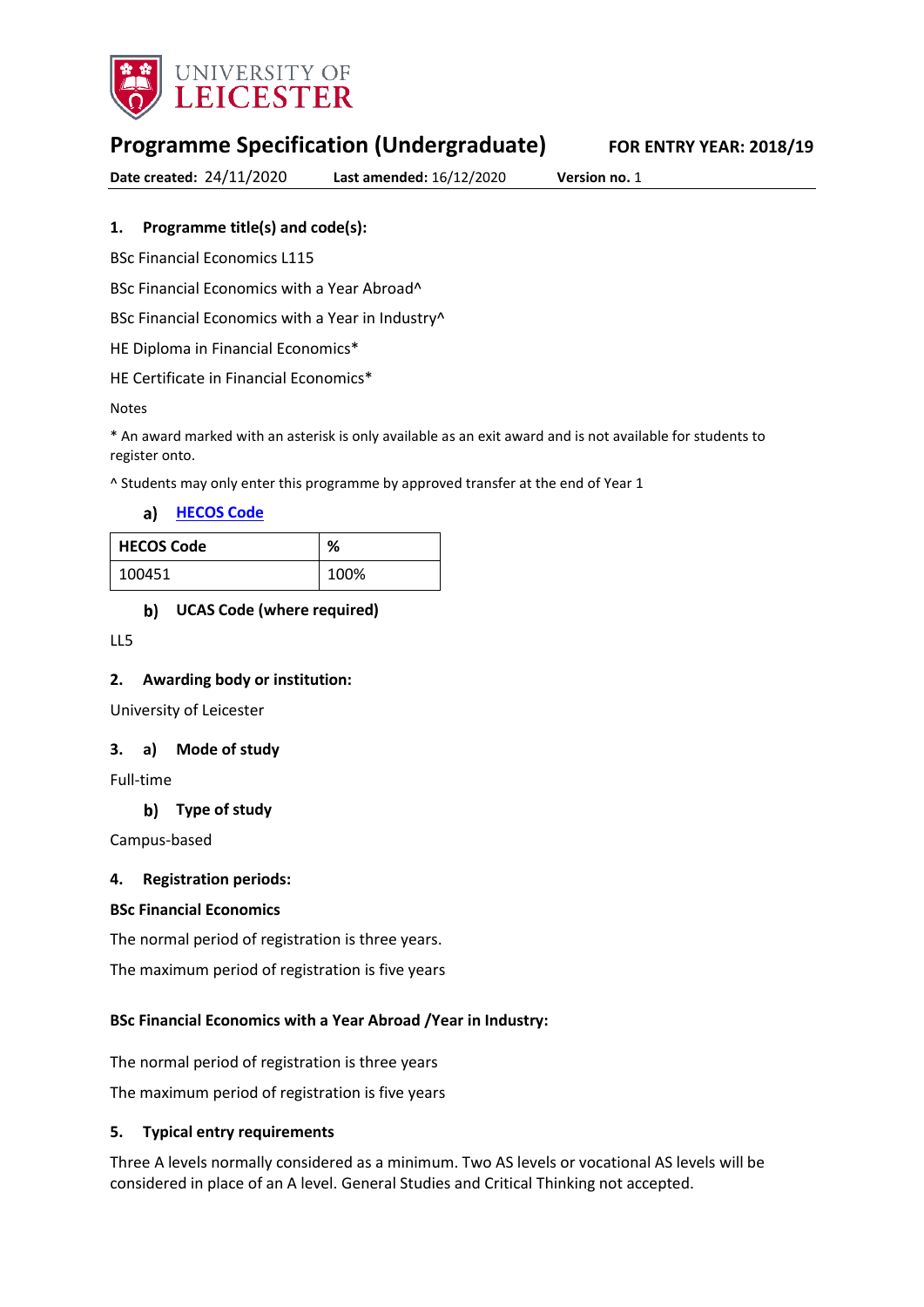A/AS Levels: For BA degrees, ABB or equivalent including Maths GCSE level grade B. For BSc degrees ABB or equivalent including Maths A-Level grade B.

Access to HE course: Pass kite-marked course with a substantial number of level 3 credits at distinction, normally a minimum of 30 with some in Business or Economics. Students should also have GCSE Maths grade B for the BA or A-level Maths Grade B for the BSc.

European Baccalaureate: Pass with 77% overall for BA. Pass with 77% overall including 80% in Maths for BSc.

International Baccalaureate: Pass Diploma with 30 points and 5 in SL maths for BA. Pass with 30 points and 5 in HL Maths for BSc.

Cypriot Apolytirion: 18.5/20 overall including 17 in Maths, plus grade B in 1 A-level. For BSc, additional A-level needs to be in Maths.

French Baccalaureat: 13/20 overall with 13 in Maths for the BA only. Students taking the international option 12/20 overall with 13 in maths for the BA and 13 in Advanced maths for the BSc.

Lithuanian Brandos Atestatas: Pass with grade 8.5 overall, 75% on maths state exam is also required for the BSc.

Chinese first year degree course: Normally, Pass with an average of 85% with good grades in relevant subjects plus mathematics equivalent to A level grade B for BSc.

#### **6. Accreditation of Prior Learning**

Direct entry into the second year (including the Year Abroad and Year in Industry programmes) may be possible for those with advanced qualifications strictly comparable with our degree structure.

#### **7. Programme aims**

The programme aims to:

- To provide a specialist in-depth understanding of the application of mathematics and statistics to economics and finance through progressive training of students with a background in mathematics.
- To prepare students for employment specifically geared towards the finance sector such as finance and accountancy as well as quantitatively orientated careers in financial economics, research and forecasting.
- To develop skills of critical analysis, problem solving, argument and presentation.
- To provide the key skills relevant for further study at a graduate level.
- To give students following the BSc Financial Economics with a Year Abroad programme the experience of learning in a different cultural environment.
- To provide students following the BSc Financial Economics with a Year in Industry programme with opportunities to obtain relevant work experience and support them in developing a portfolio to demonstrate learning outcomes. Also to enable these students to learn directly about business and the professional application of their studies.
- To develop in students a detailed knowledge of core areas in financial economics at progressively rising levels of analytical and technical complexity.
- To introduce students to techniques of financial economics (such as derivatives pricing, risk management methods and portfolio management).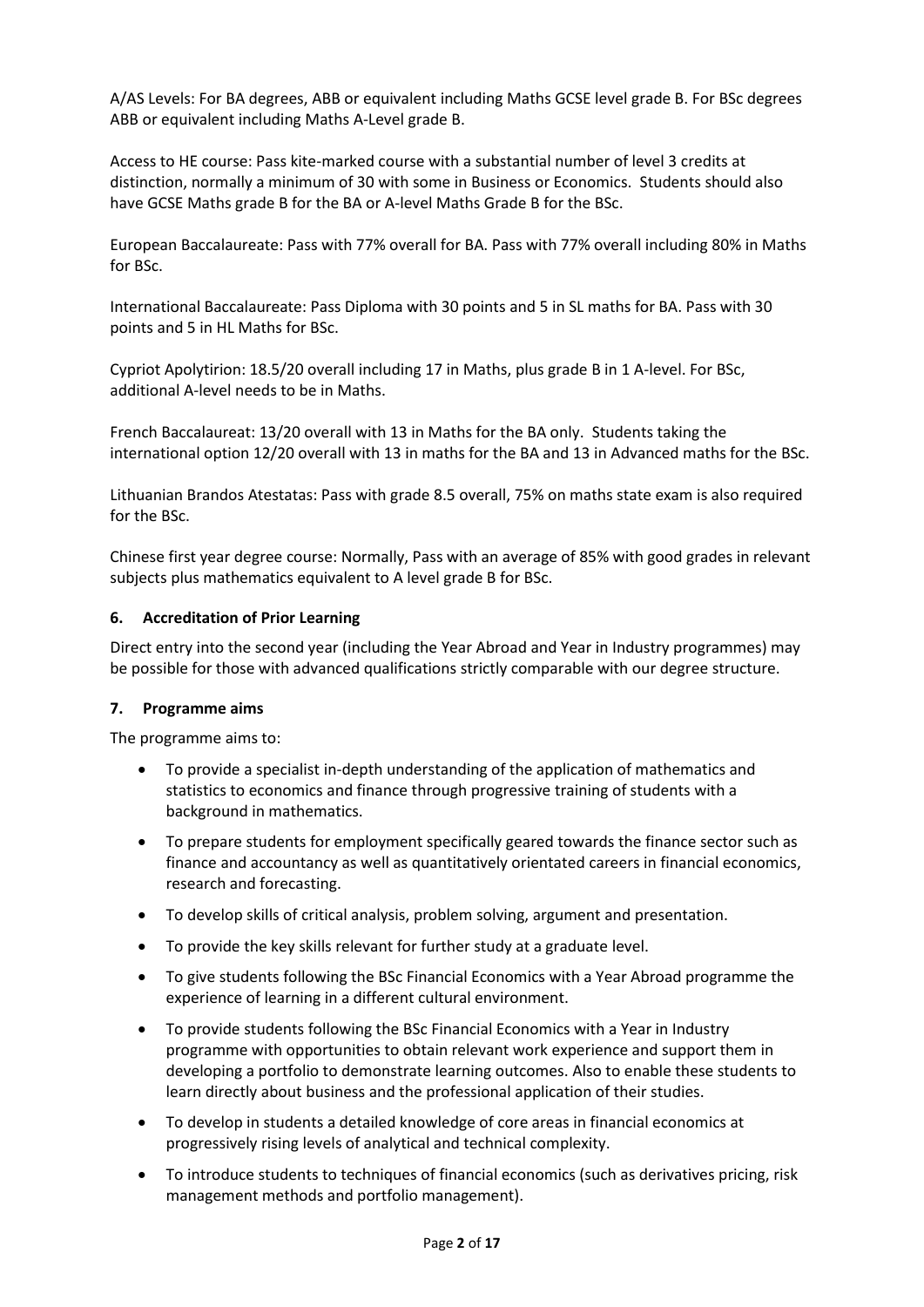To develop in students an ability to use financial software and data sources.

### **8. Reference points used to inform the programme specification**

- QAA Benchmarking Statement
- Framework for Higher Education Qualifications (FHEQ)
- UK Quality Code for Higher Education
- **•** University Learnin[g Strategy](https://www2.le.ac.uk/offices/sas2/quality/learnteach)
- **.** [University Assessment Strategy](https://www2.le.ac.uk/offices/sas2/quality/learnteach)
- University of Leicester Periodic Developmental Review Report
- External Examiners' reports (annual)
- United Nations Education for Sustainable Development Goals
- **•** Student Destinations Data

### **9. Programme Outcomes**

Unless otherwise stated, programme outcomes apply to all awards specified in 1. Programme title(s).

#### **Discipline specific knowledge and competencies**

i) Mastery of an appropriate body of knowledge

| <b>Intended Learning</b><br><b>Outcomes</b>                                                                                             | <b>Teaching and Learning Methods</b>                                                                                    | <b>How Demonstrated?</b>                                                                                                                                                                  |
|-----------------------------------------------------------------------------------------------------------------------------------------|-------------------------------------------------------------------------------------------------------------------------|-------------------------------------------------------------------------------------------------------------------------------------------------------------------------------------------|
| Demonstrate knowledge of<br>the principles underlying<br>Economic/financial analysis<br>and core issues in micro and<br>macroeconomics. | Years 1, 2 and 3: Lectures,<br>tutorials, seminars, computer<br>workshops, provision of reading<br>lists and set texts. | Formative assessment: Set<br>exercises and problems,<br>assignments (essays and<br>problems), individual<br>presentations, projects.<br>Summative assessment: Exams,<br>research projects |
| Demonstrate knowledge of<br>the principles of<br>mathematical statistics and<br>their application to<br>economics and finance.          | Years 1, 2 and 3: Lectures,<br>tutorials, seminars, computer<br>workshops, provision of reading<br>lists and set texts. | Formative assessment: Set<br>exercises and problems,<br>assignments (essays and<br>problems), individual<br>presentations, projects.<br>Summative assessment: Exams,<br>research projects |
| Demonstrate knowledge of<br>the application of<br>mathematics to economics<br>and finance.                                              | Years 1, 2 and 3: Lectures,<br>tutorials, seminars, computer<br>workshops, provision of reading<br>lists and set texts. | Formative assessment: Set<br>exercises and problems,<br>assignments (essays and<br>problems), individual<br>presentations, projects.<br>Summative assessment: Exams,<br>research projects |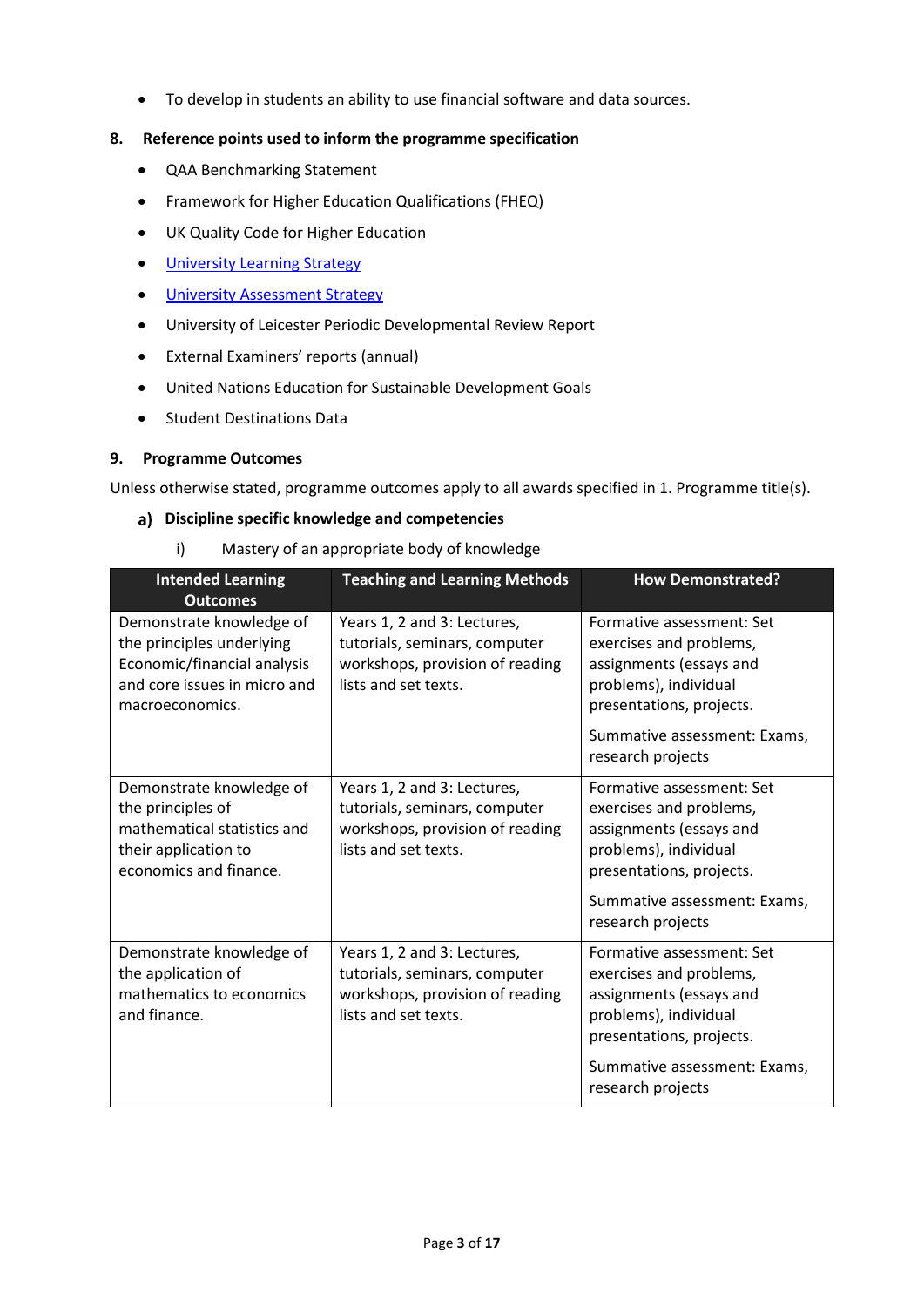ii) Understanding and application of key concepts and techniques

| <b>Intended Learning Outcomes</b>                                                                                                                                                                                                                                                         | <b>Teaching and Learning Methods</b>                                                                                                                                                                                     | <b>How Demonstrated?</b>                                                                                                                                             |
|-------------------------------------------------------------------------------------------------------------------------------------------------------------------------------------------------------------------------------------------------------------------------------------------|--------------------------------------------------------------------------------------------------------------------------------------------------------------------------------------------------------------------------|----------------------------------------------------------------------------------------------------------------------------------------------------------------------|
| Demonstrate the ability to<br>manipulate economic,<br>mathematical and statistical<br>equations.                                                                                                                                                                                          | Years 1, 2 and 3: Lectures,<br>tutorials, seminars, computer<br>workshops, provision of reading<br>lists and set texts.<br>Years 2 and 3: Tutorials,<br>computer workshops, provision<br>of reading lists and set texts. | Formative: Set exercises and<br>problems, assignments<br>(essays and problems),<br>individual presentations,<br>projects.<br>Summative: Exams, research<br>projects. |
| Use a range of statistical and<br>econometric software packages<br>designed for the estimation and<br>hypothesis testing of models and<br>theories in economics and<br>finance.                                                                                                           | Years 1, 2 and 3: Lectures,<br>tutorials, seminars, computer<br>workshops, provision of reading<br>lists and set texts.<br>Years 2 and 3: Tutorials,<br>computer workshops, provision<br>of reading lists and set texts. | Formative: Set exercises and<br>problems, assignments<br>(essays and problems),<br>individual presentations,<br>projects.<br>Summative: Exams, research<br>projects. |
| Demonstrate the ability to apply<br>economic/financial/mathematical<br>theories and techniques in a<br>work place setting (Year in<br>Industry variant only).*<br>*The extent to which a student will have the<br>opportunity to do this will vary according to the type<br>of placement. | Developing the ability to apply<br>economic/financial/mathematical<br>theories and concepts to real<br>world situations within the work<br>environment (Year in Industry<br>variant only).                               | Reflective log, skills audit,<br>employer feedback and final<br>report/presentation (Year in<br>Industry variant only).                                              |

| <b>Intended Learning</b><br><b>Outcomes</b>                                                                                                                                         | <b>Teaching and Learning Methods</b>                                                                                                       | <b>How Demonstrated?</b>                                                                                                                                       |
|-------------------------------------------------------------------------------------------------------------------------------------------------------------------------------------|--------------------------------------------------------------------------------------------------------------------------------------------|----------------------------------------------------------------------------------------------------------------------------------------------------------------|
| Analyse, evaluate and<br>interpret statistical<br>information relating to<br>economics and finance.                                                                                 | Years 1, 2 and 3: Lectures,<br>tutorial/classes, seminars,<br>computer practical sessions,<br>provision of reading lists and set<br>texts. | Formative: Set written exercises<br>(essays and problems), and<br>computing exercises, assignments<br>and problems.<br>Summative: Exams, research<br>projects. |
| Describe the strengths and<br>weaknesses of quantitative<br>approaches to<br>economic\financial analysis<br>and research.                                                           | Years 1, 2 and 3: Lectures,<br>tutorial/classes, seminars,<br>computer practical sessions,<br>provision of reading lists and set<br>texts. | Formative: Set written exercises<br>(essays and problems), and<br>computing exercises, assignments<br>and problems.<br>Summative: Exams, research<br>projects. |
| Perform critical and<br>analytical appraisal of<br>economic\financial<br>arguments and proposals<br>and show the ability to<br>comment and advise on<br>economic events and issues. | Years 1, 2 and 3: Lectures,<br>tutorial/classes, seminars,<br>computer practical sessions,<br>provision of reading lists and set<br>texts  | Formative: Set written exercises<br>(essays and problems), and<br>computing exercises, assignments<br>and problems.<br>Summative: Exams, research<br>projects. |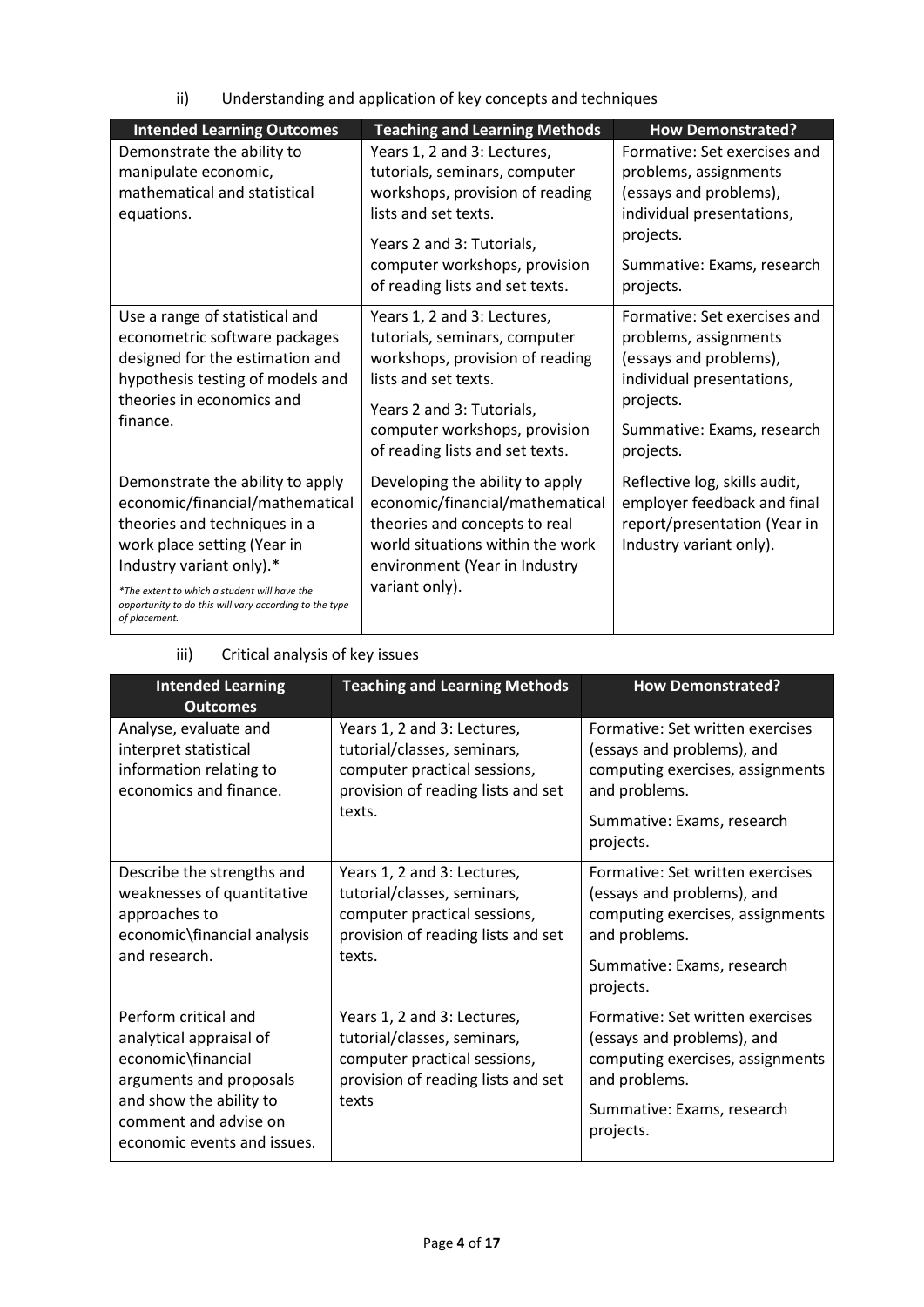iv) Clear and concise presentation of material

| <b>Intended Learning</b><br><b>Outcomes</b>                                                                | <b>Teaching and Learning Methods</b>                                                                                                                                           | <b>How Demonstrated?</b>                                                                                                                                     |
|------------------------------------------------------------------------------------------------------------|--------------------------------------------------------------------------------------------------------------------------------------------------------------------------------|--------------------------------------------------------------------------------------------------------------------------------------------------------------|
| Clearly arrange and present<br>sets of data relating to<br>economic/financial and<br>statistical concepts. | Years 1, 2 and 3: Lectures,<br>tutorials/classes, computer<br>practical sessions, provision of<br>module outlines, Study Skills<br>Support material and project<br>guidelines. | Formative: Group & individual<br>computing projects and<br>presentation, essays and<br>assignments.<br>Summative: Group and individual<br>research projects. |
| Report a research exercise.                                                                                | Years 1, 2 and 3: Lectures,<br>tutorials/classes, computer<br>practical sessions, provision of<br>module outlines, Study Skills<br>Support material and project<br>guidelines. | Formative: Group & individual<br>computing projects and<br>presentation, essays and<br>assignments.<br>Summative: Group and individual<br>research projects. |

| v) | Critical appraisal of evidence with appropriate insight |  |  |
|----|---------------------------------------------------------|--|--|
|    |                                                         |  |  |

| <b>Intended Learning</b><br><b>Outcomes</b>                                                                                  | <b>Teaching and Learning Methods</b>                                                                                                                                                                                                                                                                        | <b>How Demonstrated?</b>                                                                                                                                                                                                           |
|------------------------------------------------------------------------------------------------------------------------------|-------------------------------------------------------------------------------------------------------------------------------------------------------------------------------------------------------------------------------------------------------------------------------------------------------------|------------------------------------------------------------------------------------------------------------------------------------------------------------------------------------------------------------------------------------|
| Formulate and test concepts<br>and hypotheses.                                                                               | Years 1, 2 and 3: Lectures,<br>computing practical sessions,<br>tutorial/classes, provision of<br>reading list and set texts.<br>Years 2 and 3; lectures,<br>tutorial/classes, computer<br>practical sessions, provision of<br>module outlines, Study Skills<br>Support material and project<br>guidelines. | Formative: Set written and<br>computing exercises and<br>problems, assignments, individual<br>presentations, individual research<br>projects.<br>Summative: Exams, group<br>computing project and Applied<br>Econometrics Project. |
| Plan, conduct and write a<br>computer-based statistical<br>report either directed or on<br>an area chosen by<br>his/herself. | Years 1, 2 and 3: Lectures,<br>computing practical sessions,<br>tutorial/classes, provision of<br>reading list and set texts.<br>Years 2 and 3; lectures,<br>tutorial/classes, computer<br>practical sessions, provision of<br>module outlines, Study Skills<br>Support material and project<br>guidelines. | Formative: Set written and<br>computing exercises and<br>problems, assignments, individual<br>presentations, individual research<br>projects.<br>Summative: Exams, group<br>computing project and Applied<br>Econometrics Project. |

## vi) Other discipline specific competencies

| <b>Intended Learning</b><br><b>Outcomes</b> | <b>Teaching and Learning Methods</b> | <b>How Demonstrated?</b> |
|---------------------------------------------|--------------------------------------|--------------------------|
| n/a                                         | n/a                                  | n/a                      |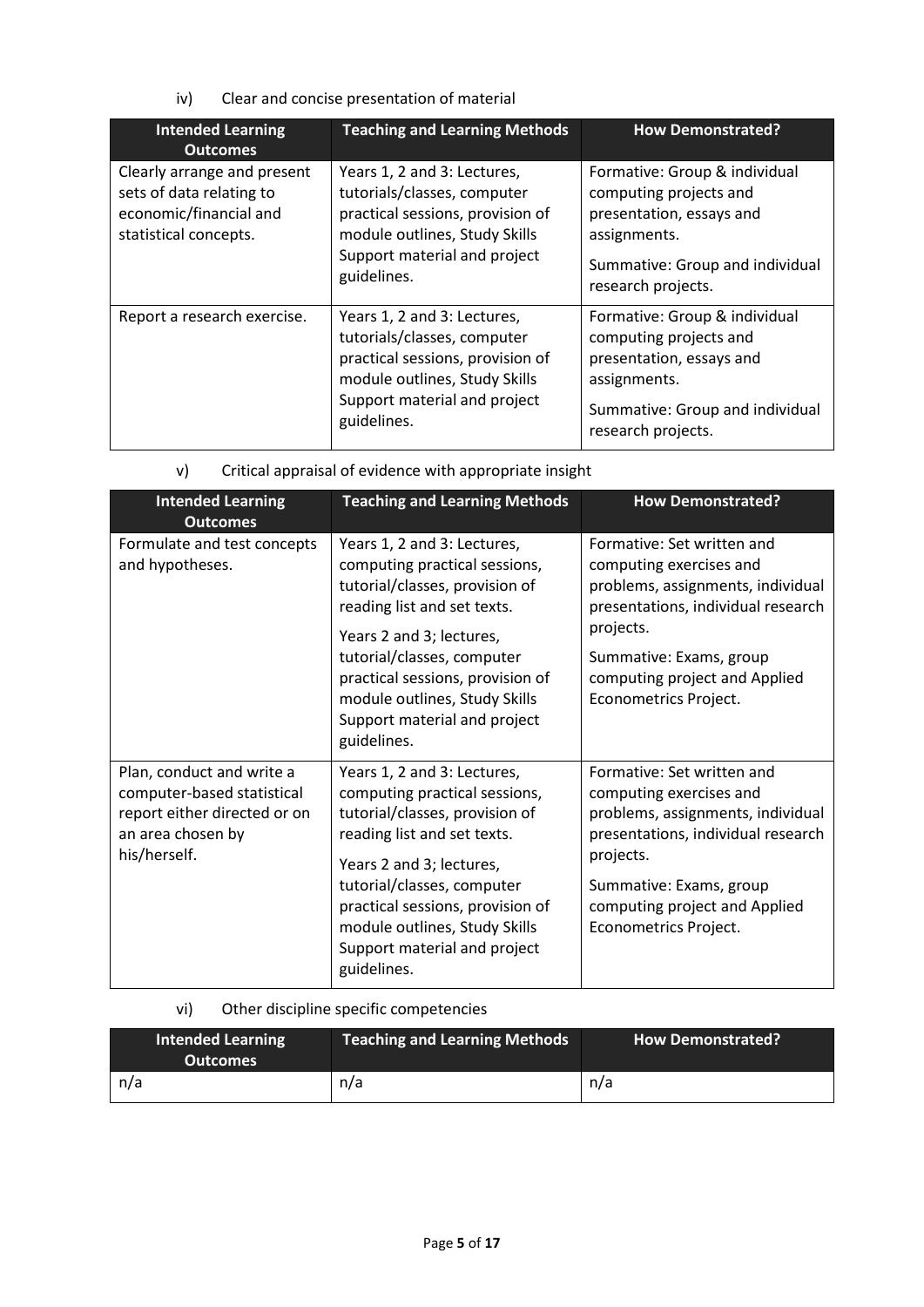## **b)** Transferable skills

i) Oral communication

| <b>Intended Learning</b><br><b>Outcomes</b>                                                                                           | <b>Teaching and Learning Methods</b>                                                                                                                                                        | <b>How Demonstrated?</b>                                                                                                                         |
|---------------------------------------------------------------------------------------------------------------------------------------|---------------------------------------------------------------------------------------------------------------------------------------------------------------------------------------------|--------------------------------------------------------------------------------------------------------------------------------------------------|
| Oral presentation of<br>economic/financial concepts,<br>arguments and issues and<br>discussion of statistical work.                   | Years 1, 2 and 3: Tutorials,<br>seminars and classes.<br>Year 1: Study Skills Programme<br>and Study Skills Support material.<br>Years 2 and 3: Training session<br>on presentation skills. | Formative: Presentation of<br>answers to set exercises and<br>problems in year 1<br>Summative: Oral presentations<br>with visual aids in year 3. |
| General presentational skills.                                                                                                        | Years 1, 2 and 3: Tutorials,<br>seminars and classes.<br>Year 1: Study Skills Programme<br>and Study Skills Support material.<br>Years 2 and 3: Training session<br>on presentation skills. | Formative: Presentation of<br>answers to set exercises and<br>problems in year 1<br>Summative: Oral presentations<br>with visual aids in year 3. |
| Application of oral<br>communication skills within<br>the work environment and in<br>presentation (Year in<br>Industry variant only). | Developing oral communication<br>skills in the work environment<br>(Year in Industry variant only).                                                                                         | Reflective log and final<br>report/presentation (Year in<br>Industry variant only).                                                              |

### ii) Written communication

| <b>Intended Learning</b><br><b>Outcomes</b>                                                                                                | <b>Teaching and Learning Methods</b>                                                                                            | <b>How Demonstrated?</b>                                                                                                  |
|--------------------------------------------------------------------------------------------------------------------------------------------|---------------------------------------------------------------------------------------------------------------------------------|---------------------------------------------------------------------------------------------------------------------------|
| Produce clear written,<br>graphical and quantitative<br>expressions of general<br>arguments and specific<br>analysis.                      | Years 1, 2 and 3: Lectures,<br>tutorials, classes and seminars,<br>Study Skills Programme and<br>Study Skills Support material. | Formative: Set exercises and<br>problems, assignments (essays<br>and problems).<br>Summative: Exams, research<br>projects |
| Application of written<br>communication skills within<br>the work environment and in<br>report writing (Year in<br>Industry variant only). | Developing written<br>communication skills in the work<br>environment (Year in Industry<br>variant only).                       | Reflective log and final<br>report/presentation (Year in<br>Industry variant only).                                       |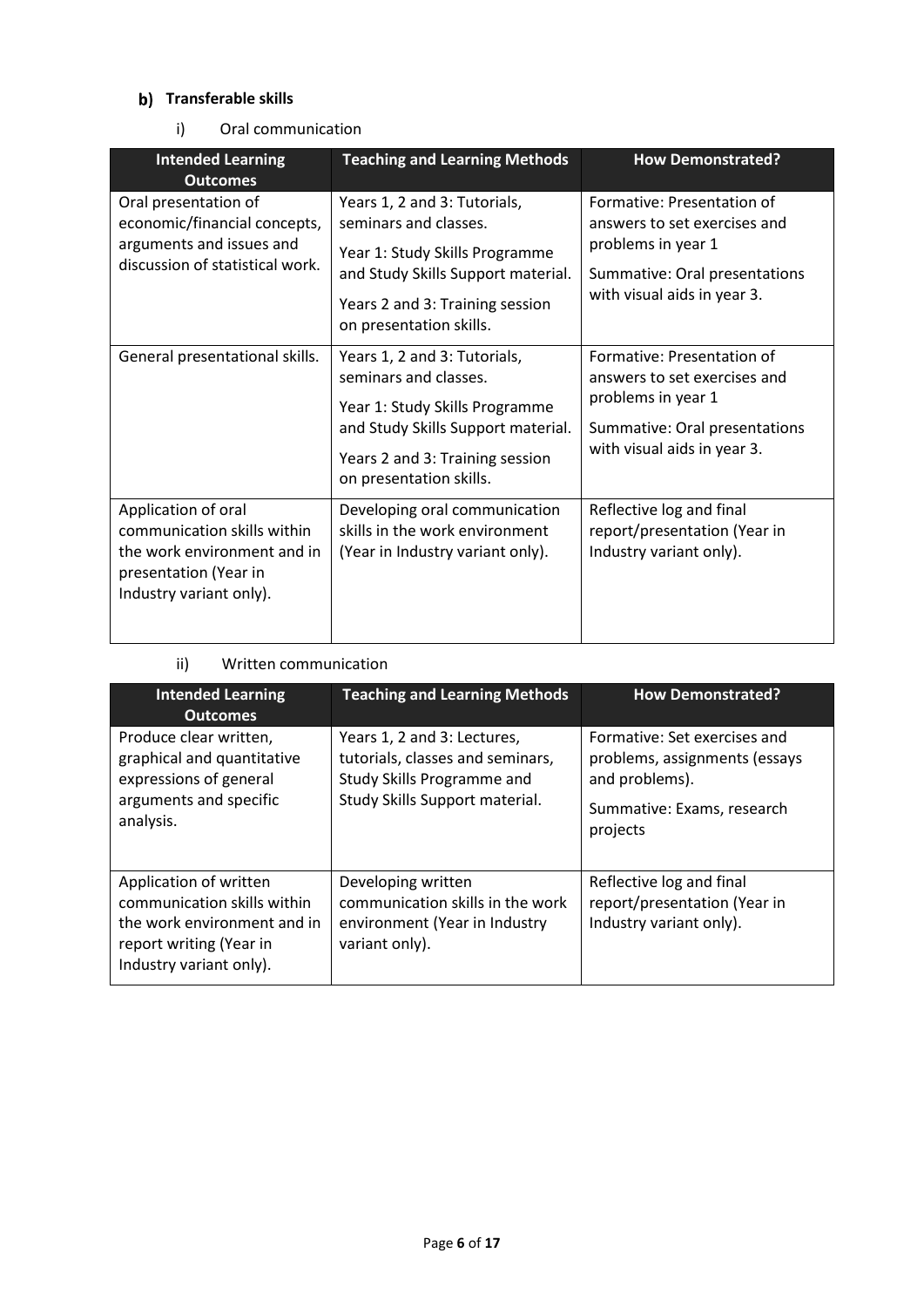iii) Information technology

| <b>Intended Learning</b><br><b>Outcomes</b>                                                                                                                                                         | <b>Teaching and Learning Methods</b>                                                                                                                                                                       | <b>How Demonstrated?</b>                                                                                                                                                             |
|-----------------------------------------------------------------------------------------------------------------------------------------------------------------------------------------------------|------------------------------------------------------------------------------------------------------------------------------------------------------------------------------------------------------------|--------------------------------------------------------------------------------------------------------------------------------------------------------------------------------------|
| Demonstrate use of C & IT in<br>word processing, use of the<br>internet, data bases,<br>spreadsheets, specialist<br>packages for data collection,<br>problem solving, and<br>presentation of ideas. | Years 1, 2 and 3: Induction/Study<br>Skills Programme, lectures,<br>computer practical<br>sessions/classes.<br>Years 2 and 3: Lectures,<br>computer practical<br>sessions/workshops,<br>tutorials/classes. | Formative: Set exercises and<br>problems, assignments/essays,<br>use of WinEcon.<br>Summative: Assessed work<br>through computing classes, group<br>and individual research projects |
| Demonstrate use of C & IT in<br>processing economic data<br>and in solving<br>economic/financial and<br>statistical problems.                                                                       | Years 1, 2 and 3: Induction/Study<br>Skills Programme, lectures,<br>computer practical<br>sessions/classes.<br>Years 2 and 3: Lectures,<br>computer practical<br>sessions/workshops,<br>tutorials/classes. | Formative: Set exercises and<br>problems, assignments/essays,<br>use of WinEcon.<br>Summative: Assessed work<br>through computing classes, group<br>and individual research projects |
| Application of information<br>technology skills within the<br>work environment and in<br>presentation (Year in<br>Industry variant only).                                                           | Developing IT skills in the work<br>environment through project<br>work and student portfolio (Year<br>in Industry variant only).                                                                          | Reflective log, skills audit,<br>employer feedback and final<br>report/presentation (Year in<br>Industry variant only).                                                              |

### iv) Numeracy

| <b>Intended Learning</b><br><b>Outcomes</b>                                                                                    | <b>Teaching and Learning Methods</b>                                                                              | <b>How Demonstrated?</b>                                                                                                |  |
|--------------------------------------------------------------------------------------------------------------------------------|-------------------------------------------------------------------------------------------------------------------|-------------------------------------------------------------------------------------------------------------------------|--|
| Demonstrate numerical,<br>mathematical and statistical<br>skills appropriate outside the<br>field of economics and<br>finance. | Year 1: Lectures, tutorials,<br>computer workshops.                                                               | Formative: Set exercises,<br>problems and use of computing<br>packages, e.g. WinEcon.<br>Summative: Exams.              |  |
| Application of numeracy<br>skills within the work<br>environment (Year in<br>Industry variant only).                           | Developing numeracy skills in the<br>work environment through<br>project work (Year in Industry<br>variant only). | Reflective log, skills audit,<br>employer feedback and final<br>report/presentation (Year in<br>Industry variant only). |  |

## v) Team working

| <b>Intended Learning</b><br><b>Outcomes</b>                                                        | <b>Teaching and Learning Methods</b>                                                   | <b>How Demonstrated?</b>                                                                                   |
|----------------------------------------------------------------------------------------------------|----------------------------------------------------------------------------------------|------------------------------------------------------------------------------------------------------------|
| Show the ability to work in<br>groups both with and<br>without teaching and direct<br>supervision. | Years 1, 2, and 3: Tutorials,<br>seminars, workshops, computing<br>practical sessions. | Formative: Tutorial, classes and<br>practical sessions.<br>Summative: Group projects and<br>presentations. |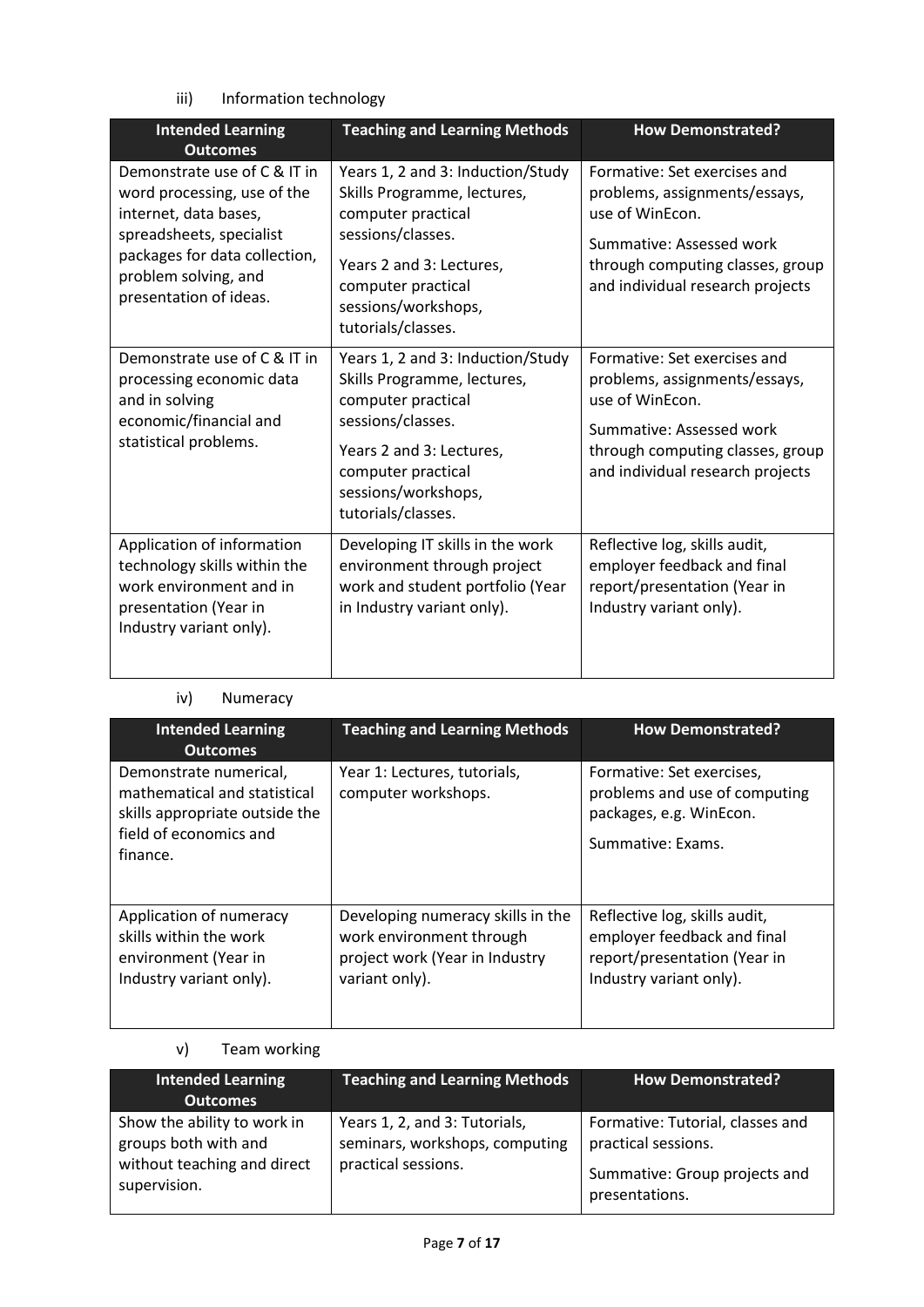| Intended Learning<br><b>Outcomes</b> | <b>Teaching and Learning Methods</b> | <b>How Demonstrated?</b>      |
|--------------------------------------|--------------------------------------|-------------------------------|
| Application of team building         | Developing team building skills in   | Reflective log, skills audit, |
| skills within the work               | the work environment through         | employer feedback and final   |
| environment (Year in                 | project work (Year in Industry       | report/presentation (Year in  |
| Industry variant only).              | variant only).                       | Industry variant only).       |

## vi) Problem solving

| <b>Intended Learning</b><br><b>Outcomes</b>                                                                 | <b>Teaching and Learning Methods</b>                                                                                                                                                       | <b>How Demonstrated?</b>                                                                                                                             |  |
|-------------------------------------------------------------------------------------------------------------|--------------------------------------------------------------------------------------------------------------------------------------------------------------------------------------------|------------------------------------------------------------------------------------------------------------------------------------------------------|--|
| Demonstrate problem<br>recognition, formulation and<br>solution.                                            | Years 1, 2, and 3: Lectures,<br>tutorials, seminars, computing<br>practical sessions.                                                                                                      | Formative: Set exercises and<br>problems, assignments and<br>essays, computing exercises and<br>problems.<br>Summative: Exams, research<br>projects. |  |
| Show the ability to recognise<br>problems in unfamiliar<br>settings and apply<br>appropriate methodology.   | Years 1, 2, and 3: Lectures,<br>tutorials, seminars, computing<br>practical sessions.                                                                                                      | Formative: Set exercises and<br>problems, assignments and<br>essays, computing exercises and<br>problems.                                            |  |
|                                                                                                             |                                                                                                                                                                                            | Summative: Exams, research<br>projects.                                                                                                              |  |
| Show an appreciation of the<br>importance of abstraction of<br>essential features of complex<br>systems.    | Years 1, 2, and 3: Lectures,<br>tutorials, seminars, computing<br>practical sessions.                                                                                                      | Formative: Set exercises and<br>problems, assignments and<br>essays, computing exercises and<br>problems.                                            |  |
|                                                                                                             |                                                                                                                                                                                            | Summative: Exams, research<br>projects.                                                                                                              |  |
| Application of problem<br>solving skills within the work<br>environment (Year in<br>Industry variant only). | Developing problem solving skills<br>in the work environment through<br>project work and applying<br>theories and concepts to real<br>world situations (Year in Industry<br>variant only). | Reflective log, skills audit,<br>employer feedback and final<br>report/presentation (Year in<br>Industry variant only).                              |  |

| <b>Intended Learning</b><br><b>Outcomes</b>                            | <b>Teaching and Learning Methods</b>   | <b>How Demonstrated?</b>                                                      |  |
|------------------------------------------------------------------------|----------------------------------------|-------------------------------------------------------------------------------|--|
| Select and apply scientific                                            | Lectures, statistics classes,          | Formative: Statistics classes,                                                |  |
| based methods in the                                                   | computer-based projects, group         | tutorials.                                                                    |  |
| solution of problems.                                                  | projects                               | Summative: Research projects.                                                 |  |
| Search for information and<br>evaluate its use in a chosen<br>problem. | Tutorials, computer-based<br>projects. | Formative: Statistics classes,<br>tutorials.<br>Summative: Research projects. |  |
| Application of information                                             | Developing data handling in the        | Reflective log, skills audit,                                                 |  |
| handling skills within the                                             | work environment through               | employer feedback and final                                                   |  |
| work environment (Year in                                              | project work (Year in Industry         | report/presentation (Year in                                                  |  |
| Industry variant only).                                                | variant only).                         | Industry variant only).                                                       |  |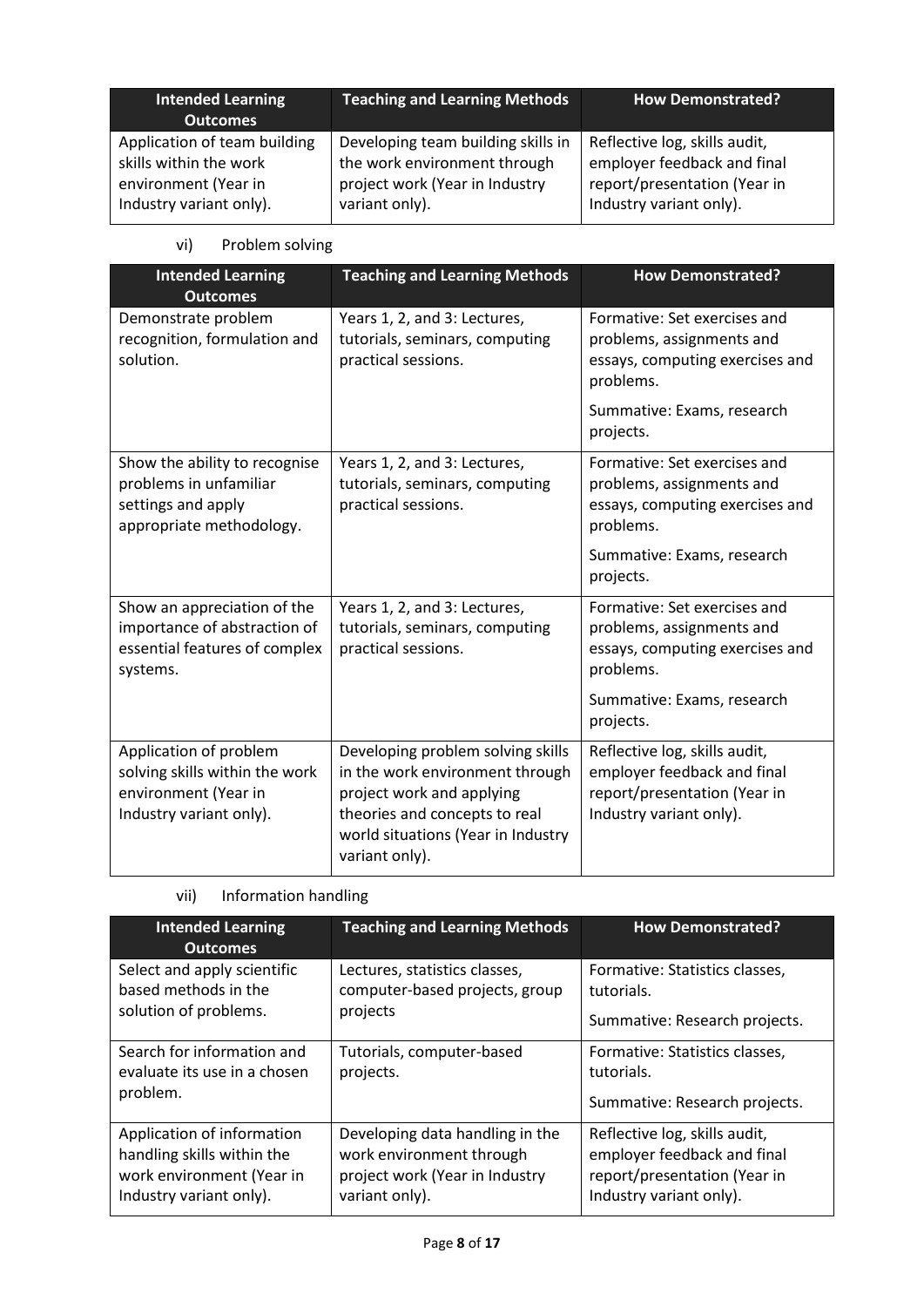viii) Skills for lifelong learning

| <b>Intended Learning</b><br><b>Outcomes</b>                                                                                             | <b>Teaching and Learning Methods</b>                                                                                                                                                                                           | <b>How Demonstrated?</b>                                                                                                                                                                                                               |  |
|-----------------------------------------------------------------------------------------------------------------------------------------|--------------------------------------------------------------------------------------------------------------------------------------------------------------------------------------------------------------------------------|----------------------------------------------------------------------------------------------------------------------------------------------------------------------------------------------------------------------------------------|--|
| Demonstrate the capacity to<br>learn in both familiar and<br>unfamiliar situations.                                                     | Year 1: Induction/Study Skills<br>Programme and Study Skills<br>Support material.                                                                                                                                              | Formative: Set exercises and<br>problems, assignments and<br>essays, computing exercises,                                                                                                                                              |  |
|                                                                                                                                         | Years 1, 2 and 3: Lectures,<br>tutorials, seminars, computer<br>practical sessions, provision of<br>module handouts and reading<br>lists.                                                                                      | problems and projects, oral<br>presentations and group projects.<br>Summative: Exams, research<br>projects, presentations on<br>projects.                                                                                              |  |
| Illustrate the ability to<br>absorb and apply new ideas<br>and concepts and the ability<br>to combine them with prior<br>understanding. | Year 1: Induction/Study Skills<br>Programme and Study Skills<br>Support material.<br>Years 1, 2 and 3: Lectures,<br>tutorials, seminars, computer<br>practical sessions, provision of<br>module handouts and reading<br>lists. | Formative: Set exercises and<br>problems, assignments and<br>essays, computing exercises,<br>problems and projects, oral<br>presentations and group projects.<br>Summative: Exams, research<br>projects, presentations on<br>projects. |  |
| Show the ability to work in<br>groups and independently.                                                                                | Year 1: Induction/Study Skills<br>Programme and Study Skills<br>Support material.<br>Years 1, 2 and 3: Lectures,<br>tutorials, seminars, computer<br>practical sessions, provision of<br>module handouts and reading<br>lists. | Formative: Set exercises and<br>problems, assignments and<br>essays, computing exercises,<br>problems and projects, oral<br>presentations and group projects.<br>Summative: Exams, research<br>projects, presentations on<br>projects  |  |
| Demonstrate self-<br>organisation, self-motivation<br>and resourcefulness.                                                              | Year 1: Induction/Study Skills<br>Programme and Study Skills<br>Support material.<br>Years 1, 2 and 3: Lectures,<br>tutorials, seminars, computer<br>practical sessions, provision of<br>module handouts and reading<br>lists. | Formative: Set exercises and<br>problems, assignments and<br>essays, computing exercises,<br>problems and projects, oral<br>presentations and group projects.<br>Summative: Exams, research<br>projects, presentations on<br>projects. |  |
| Show time management<br>skills through the ability to<br>meet deadlines.                                                                | Year 1: Induction/Study Skills<br>Programme and Study Skills<br>Support material.<br>Years 1, 2 and 3: Lectures,<br>tutorials, seminars, computer<br>practical sessions, provision of<br>module handouts and reading<br>lists. | Formative: Set exercises and<br>problems, assignments and<br>essays, computing exercises,<br>problems and projects, oral<br>presentations and group projects.<br>Summative: Exams, research<br>projects, presentations on<br>projects. |  |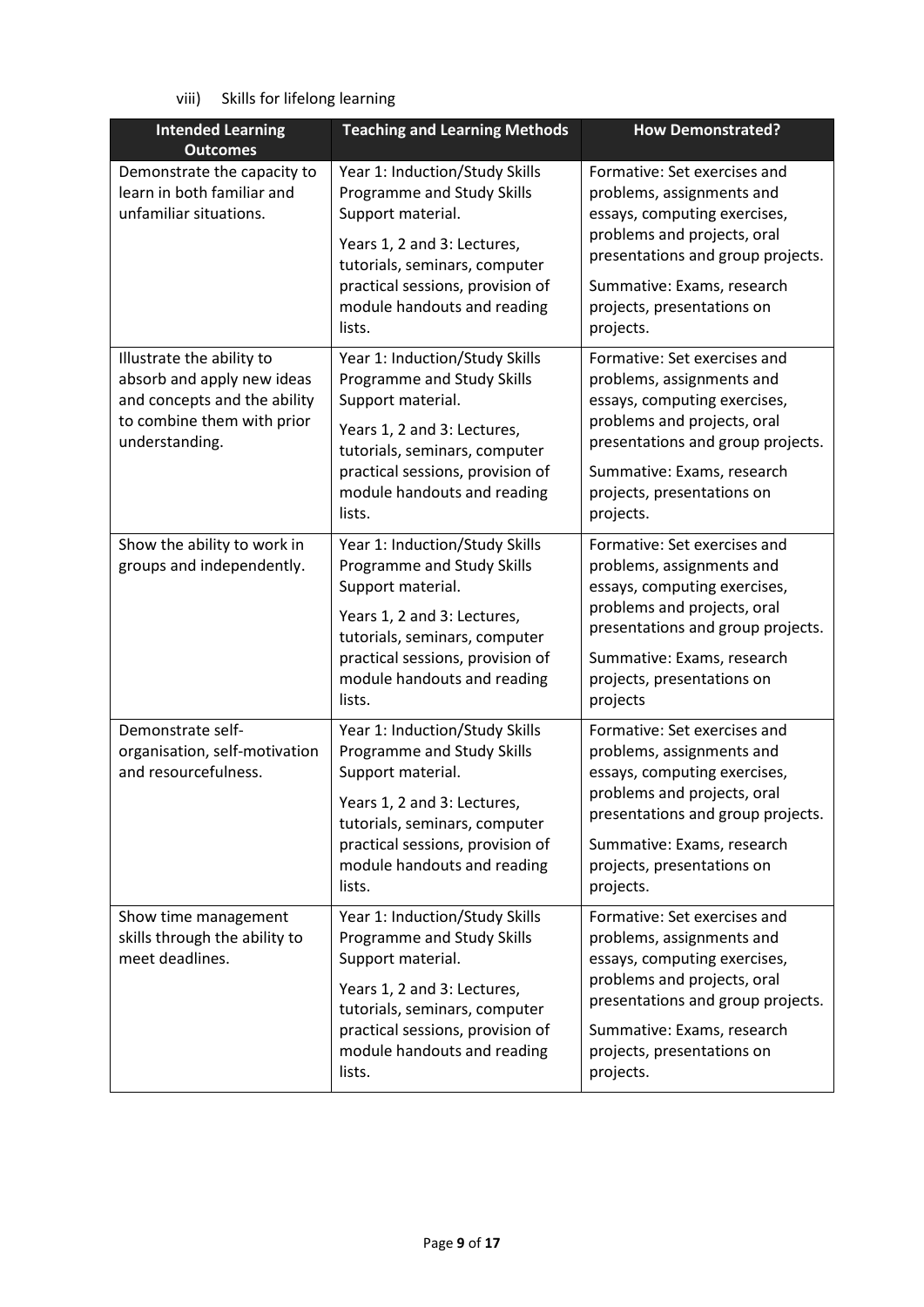| <b>Intended Learning</b><br><b>Outcomes</b>                                                                                                                                    | <b>Teaching and Learning Methods</b>                                                                                                                                                  | <b>How Demonstrated?</b>                                                                                                                                                                    |  |
|--------------------------------------------------------------------------------------------------------------------------------------------------------------------------------|---------------------------------------------------------------------------------------------------------------------------------------------------------------------------------------|---------------------------------------------------------------------------------------------------------------------------------------------------------------------------------------------|--|
| Demonstrate understanding<br>of the use of various sources<br>of knowledge.                                                                                                    | Year 1: Induction/Study Skills<br>Programme and Study Skills<br>Support material.<br>Years 1, 2 and 3: Lectures,<br>tutorials, seminars, computer<br>practical sessions, provision of | Formative: Set exercises and<br>problems, assignments and<br>essays, computing exercises,<br>problems and projects, oral<br>presentations and group projects.<br>Summative: Exams, research |  |
|                                                                                                                                                                                | module handouts and reading<br>lists.                                                                                                                                                 | projects, presentations on<br>projects.                                                                                                                                                     |  |
| Demonstrate ability to learn<br>in a different cultural<br>environment Year Abroad<br>variant only).                                                                           |                                                                                                                                                                                       |                                                                                                                                                                                             |  |
| Application of a variety of<br>employability and<br>transferable skills (some<br>outlined already above)<br>within the work environment<br>(Year in Industry variant<br>only). | Developing a variety of<br>employability and transferable<br>skills through responsibilities<br>associated with their work<br>placement (Year in Industry<br>variant only).           | Reflective log, skills audit,<br>employer feedback and final<br>report/presentation (Year in<br>Industry variant only).                                                                     |  |
| Demonstrate the ability to<br>think reflectively about<br>personal and professional<br>development (Year in<br>Industry variant only).                                         | Developing a variety of<br>employability and transferable<br>skills through responsibilities<br>associated with their work<br>placement (Year in Industry<br>variant only).           | Reflective log, skills audit,<br>employer feedback and final<br>report/presentation (Year in<br>Industry variant only).                                                                     |  |
| Demonstrate professional<br>behaviour in the work<br>environment (Year in<br>Industry variant only).                                                                           | Developing a variety of<br>employability and transferable<br>skills through responsibilities<br>associated with their work<br>placement (Year in Industry<br>variant only).           | Reflective log, skills audit,<br>employer feedback and final<br>report/presentation (Year in<br>Industry variant only).                                                                     |  |

#### **10. Progression points**

This programme follows the standard Scheme of Progression set out i[n Senate Regulations](http://www.le.ac.uk/senate-regulations) – see the version of Senate Regulation 5 governing undergraduate programmes relevant to the year of entry.

The following additional progression requirements for this programme have been approved:

• In order to proceed to the second year of their studies, students must have passed, with a mark of at least 35% (and an overall credit weighted average of 40% during the year), all core modules. It should be noted that no first year students can proceed and resit.

In cases where a student has failed to meet a requirement to progress he or she will be required to withdraw from the course

For the Year Abroad variants, students will not be admitted directly to these programmes but will be able to transfer to the programme on application for a year abroad during the second year of the BSc Financial Economics programme under the following conditions:

- Have an overall average of 55 or higher in the first year
- Must obtain at least an overall average of 60 or higher in semester one of the second year.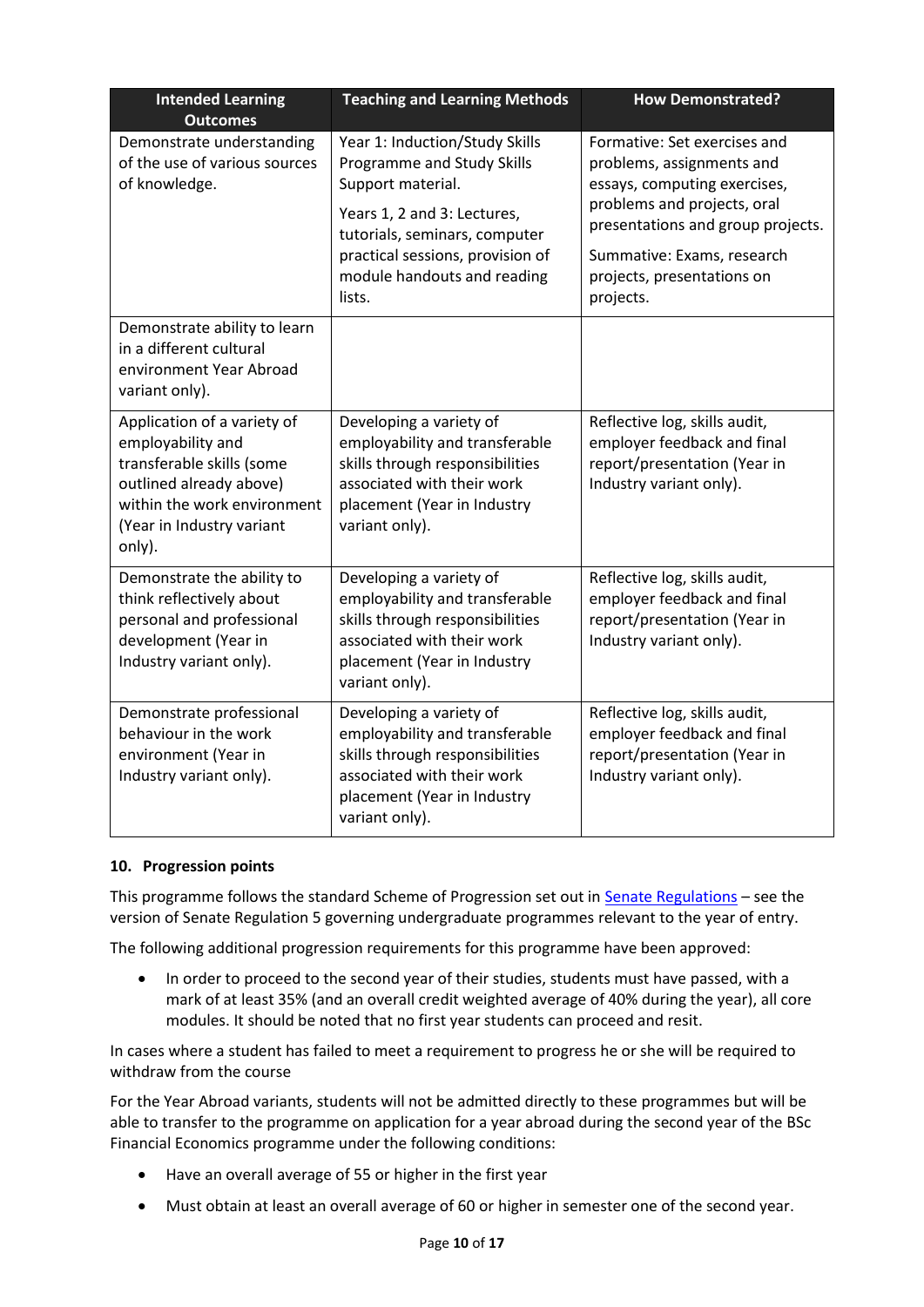- Must not be carrying any failed modules at the end of the summer examination period of the second year
- Must be able to attend the full year abroad (at the host institution until August and may be required to start there mid-September the previous year)
- Accept responsibility as an ambassador of the University.

For the Year in Industry variants, students will not be admitted directly to these programmes but will be able to transfer to the programme during the second year BSc Financial Economics programme under the following conditions:

- Have an overall average of 55 or higher in the first year
- Must not carry any failed modules forward into year 2
- Must have secured a role and the required due diligence has been completed by ULSB to formally confirm that the placement is suitable

### **Course transfers**

n/a

#### **11. Criteria for award and classification**

This programme follows the standard scheme of undergraduate award and classification set out in [Senate Regulations](http://www.le.ac.uk/senate-regulations) – see the version of Senate Regulation 5 governing undergraduate programmes relevant to the year of entry.

#### **12. Special features**

This programme is delivered through a blended learning mode of delivery which can be accessed either on campus or online. All taught content and autonomous independent learning activities can be accessed through on-line learning platforms, whilst seminar discussions and dialogic activity will be delivered either on-line through interactive synchronous learning opportunities or in person on campus. Students are able to switch between on-campus learning or on-line learning on a semesterby-semester basis.

In addition:

- Intended for students who wish to take advantage of their background in mathematics.
- Development of learning and communications skills in groups of various sizes.
- Study of core financial modules in years 2 and 3 with optional choices in the final year of further financial modules such as financial econometrics, financial derivatives and international finance.
- Training in the use of financial and statistics software as well as presentation-orientated communications and information technology.
- Experience in the design and implementation of statistical project work.
- A formal employability skills development programme in year 1
- The option of a four-year 'with a Year Abroad' degree programme, with a third year spent studying at an overseas partner University either in a foreign language or in English (see below).
- The option of a four-year 'with a Year in Industry' degree programme (see below).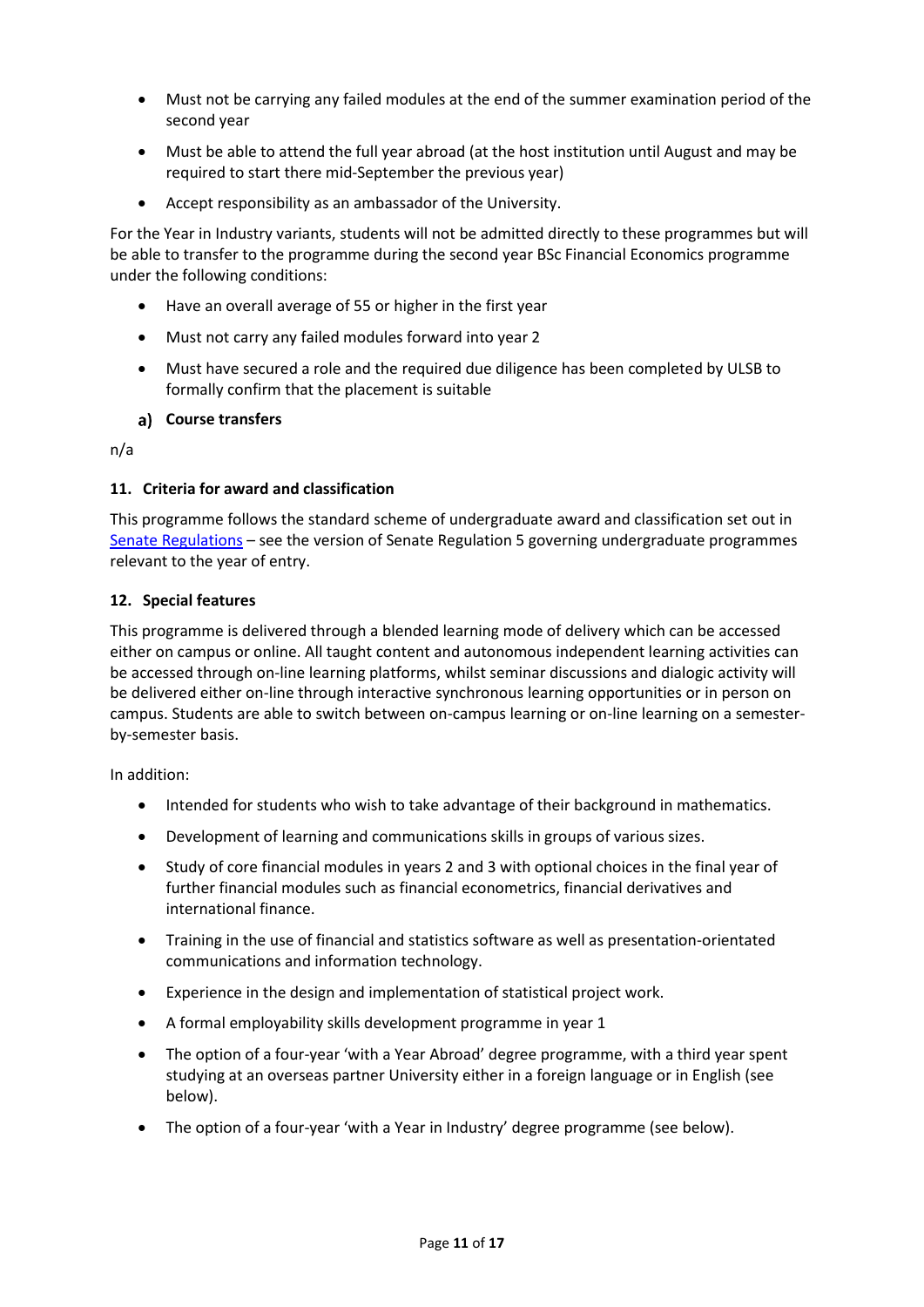#### **13. Indications of programme quality**

- University Academic Review
- External examiners' reports
- **•** First Destination careers statistics
- Exemptions from professional exams (subject to satisfactory completion of certain modules):
- Association of Chartered Certified Accountants (ACCA)
- Chartered Institute of Management Accountants (CIMA)
- Chartered Institute of Public Finance & Accountancy (CIPFA)
- Institute of Actuaries
- Chartered Insurance Institute
- The Institute of Revenues Rating and Valuation

### **14. External Examiner(s) reports**

The details of the External Examiner(s) for this programme and the most recent External Examiners' reports for this programme can be found at **[exampapers@Leicester](https://exampapers.le.ac.uk/)** [log-in required]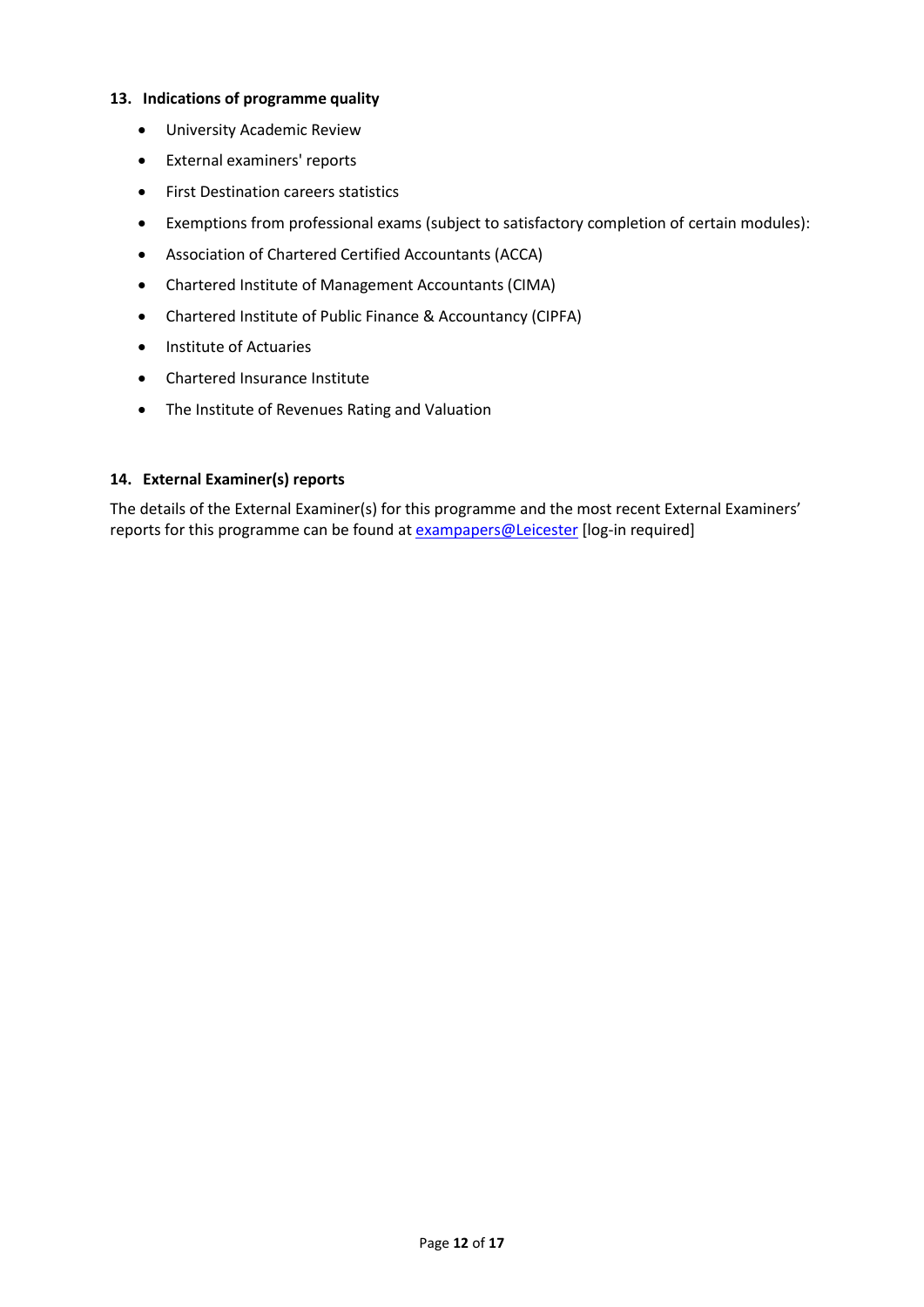

# **Programme Specification (Undergraduate) FOR ENTRY YEAR: 2018/19**

**Date created:** 24/11/2020 **Last amended:** 16/12/2020 **Version no.** 1

## **Appendix 1: Programme structure (programme regulations)**

The University regularly reviews its programmes and modules to ensure that they reflect the current status of the discipline and offer the best learning experience to students. On occasion, it may be necessary to alter particular aspects of a course or module.

BSc Financial Economics

**Level 4/Year 1 2018/19**

Credit breakdown

| <b>Status</b> | <b>Year long</b> | Semester 1 | <b>Semester 2</b> |
|---------------|------------------|------------|-------------------|
| Core          | n/a              | 60 credits | 60 credits        |
| Optional      | n/a              | n/a        | n/a               |

120 credits in total

### Core modules

| Delivery period  | Code   | <b>Title</b>                              | <b>Credits</b> |
|------------------|--------|-------------------------------------------|----------------|
| Sem 1            | EC1000 | Microeconomics I                          | 15 credits     |
| Sem 1            | EC1011 | Probability And Probability Distributions | 15 credits     |
| Sem 1            | EC1013 | <b>Calculus And Optimisation</b>          | 15 credits     |
| Sem 1            | EC1020 | <b>Topics In Applied Microeconomics</b>   | 15 credits     |
| Sem <sub>2</sub> | EC1001 | Macroeconomics I                          | 15 credits     |
| Sem <sub>2</sub> | EC1012 | <b>Statistical Inference</b>              | 15 credits     |
| Sem <sub>2</sub> | EC1014 | Linear Algebra                            | 15 credits     |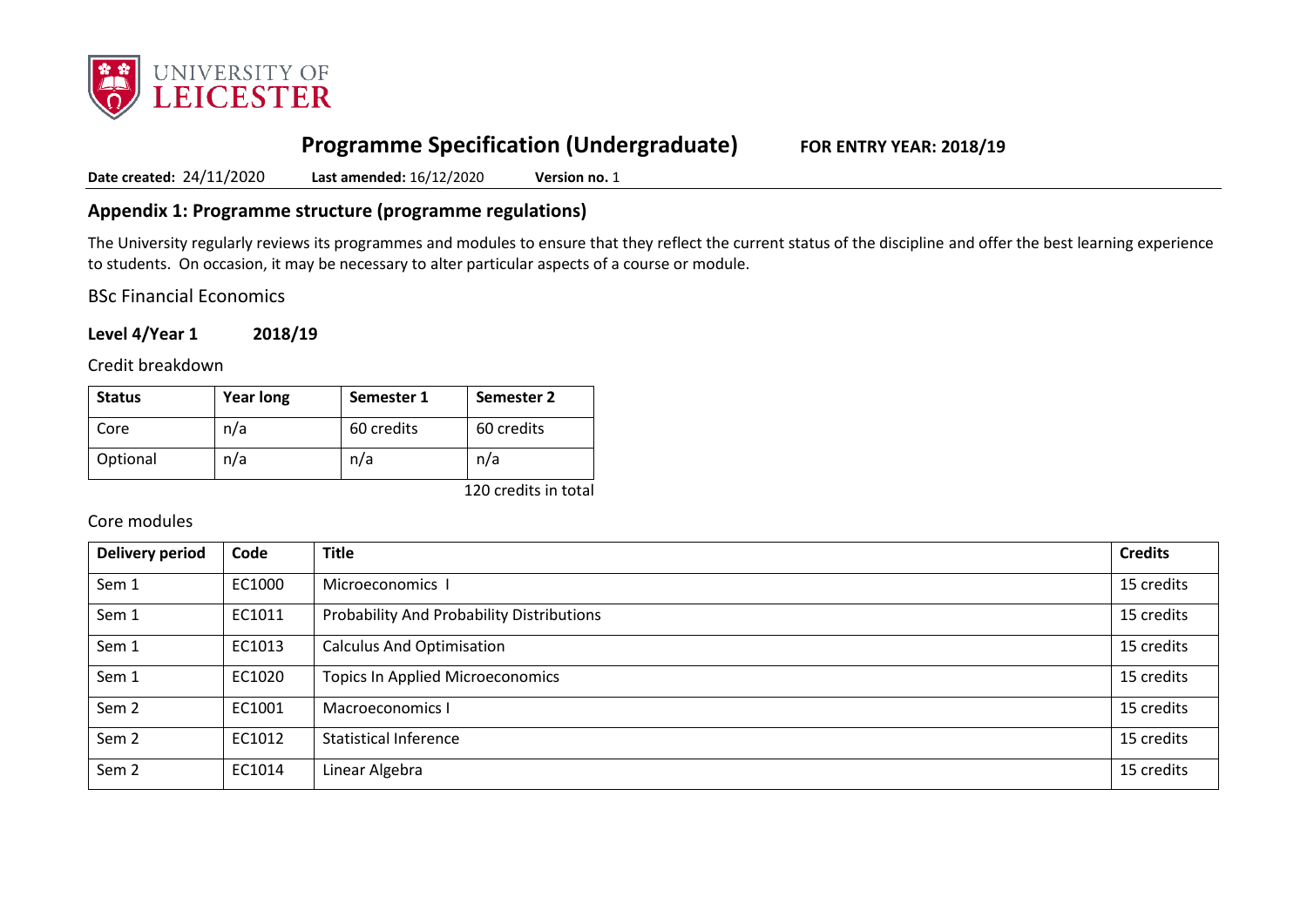| Delivery period  | Code   | Title                            | <b>Credits</b> |
|------------------|--------|----------------------------------|----------------|
| Sem <sub>2</sub> | EC1021 | Topics In Applied Macroeconomics | credits        |

## **Notes**

n/a

## **Level 5/Year 2 2019/20**

Credit breakdown

| <b>Status</b> | <b>Year long</b> | Semester 1 | Semester 2 |
|---------------|------------------|------------|------------|
| Core          | 60 credits       | 30 credits | 30 credits |
| Optional      | n/a              | n/a        | n/a        |

120 credits in total

## Core modules

| <b>Delivery period</b> | Code   | <b>Title</b>                 | <b>Credits</b> |
|------------------------|--------|------------------------------|----------------|
| Year long              | EC2012 | Intermediate Microeconomics  | 30 credits     |
| Year long              | EC2013 | Intermediate Macroeconomics  | 30 credits     |
| Sem 1                  | EC2020 | Econometrics I               | 15 credits     |
| Sem 1                  | EC2033 | <b>Principles Of Banking</b> | 15 credits     |
| Sem <sub>2</sub>       | EC2019 | Econometrics li              | 15 credits     |
| Sem <sub>2</sub>       | EC2022 | Principles Of Finance        | 15 credits     |

**Notes**

n/a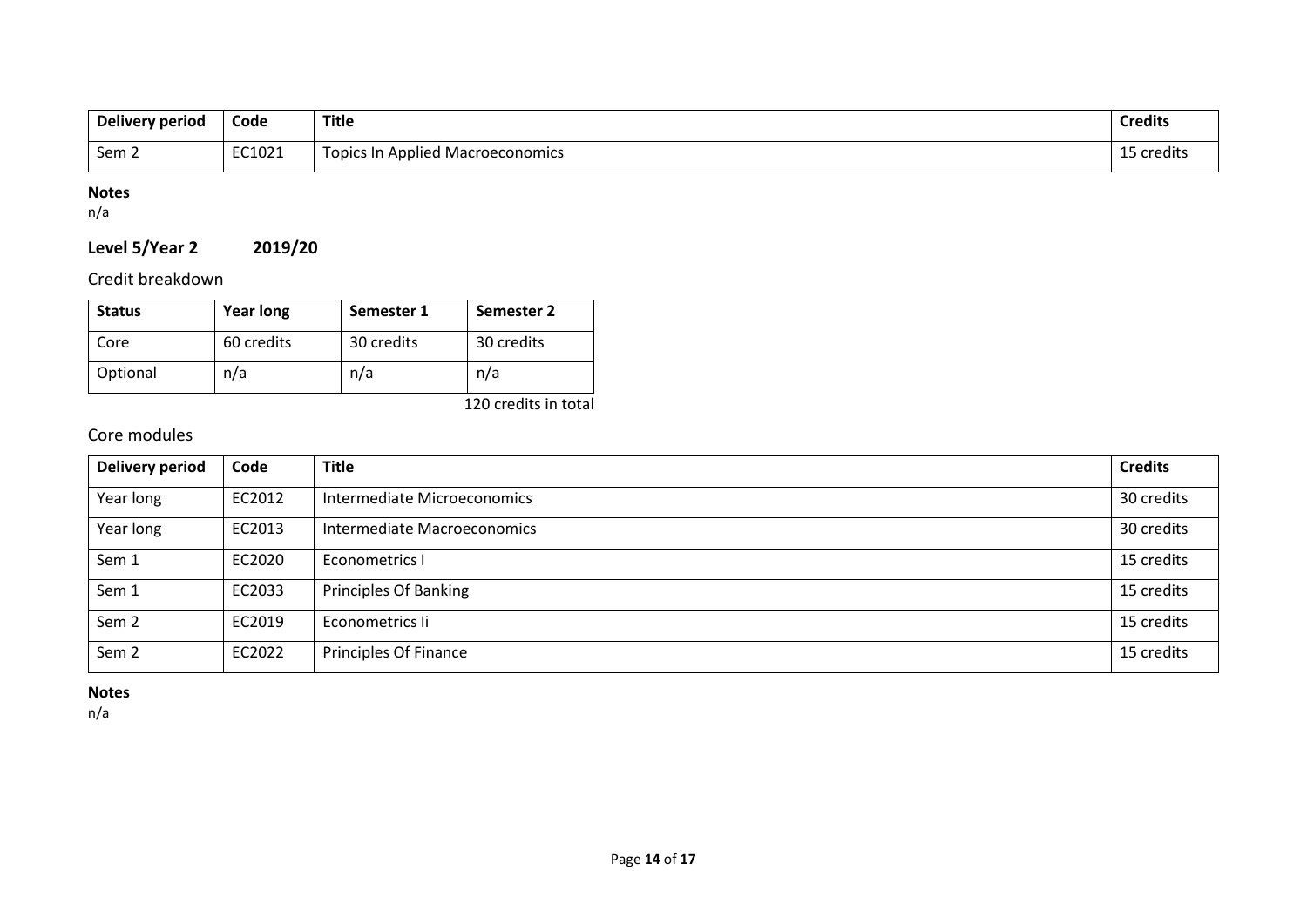## **Level 6/Year Final 2021/22**

## Credit breakdown

| <b>Status</b> | <b>Year long</b> | Semester 1 | Semester 2 |
|---------------|------------------|------------|------------|
| Core          | n/a              | 30 credits | 30 credits |
| Optional      | n/a              | 30 credits | 30 credits |

120 credits in total

## Core modules

| Delivery period  | Code   | <b>Title</b>                        | <b>Credits</b> |
|------------------|--------|-------------------------------------|----------------|
| Sem 1            | EC3062 | Econometrics lii                    | 15 credits     |
| Sem 1            | EC3070 | <b>Financial Derivatives</b>        | 15 credits     |
| Sem <sub>2</sub> | EC3058 | Corporate Finance                   | 15 credits     |
| Sem <sub>2</sub> | EC3064 | <b>Applied Econometrics Project</b> | 15 credits     |

### **Notes**

## Option modules

| <b>Delivery period</b> | Code   | <b>Title</b>                   | <b>Credits</b> |
|------------------------|--------|--------------------------------|----------------|
| Semester 1             | EC3000 | <b>Advanced Microeconomics</b> | 15 credits     |
| Semester 1             | EC3066 | <b>International Trade</b>     | 15 credits     |
| Semester 1             | EC3071 | <b>Managerial Economics</b>    | 15 credits     |
| Semester 1             | EC3077 | <b>Investment Management</b>   | 15 credits     |
| Semester 2             | EC3001 | <b>Advanced Macroeconomics</b> | 15 credits     |
| Semester 2             | EC3067 | <b>International Finance</b>   | 15 credits     |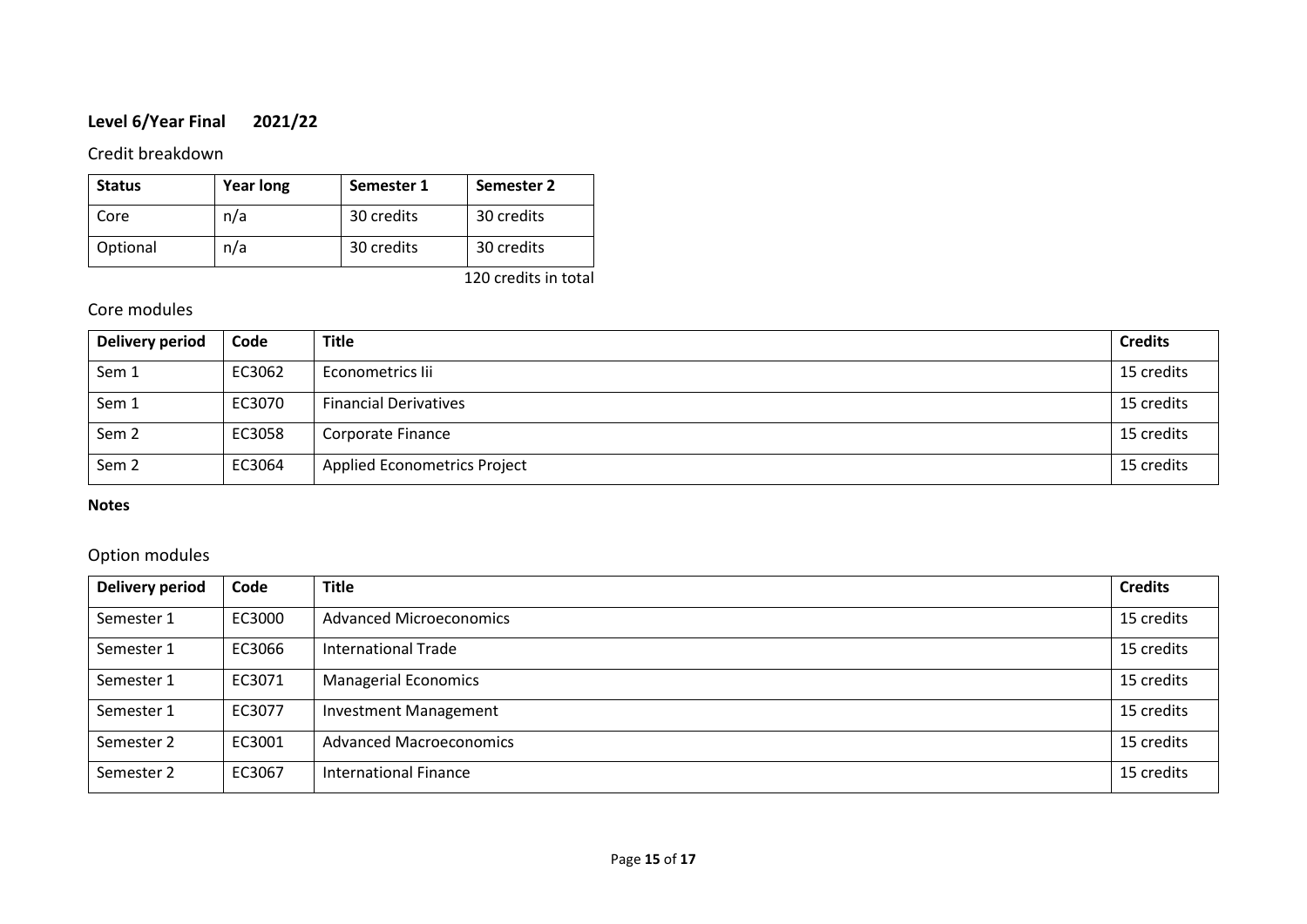| Delivery period | Code   | <b>Title</b>                 | <b>Credits</b>  |
|-----------------|--------|------------------------------|-----------------|
| Semester 2      | EC3089 | <b>Behavioural Economics</b> | .<br>15 credits |

#### **Notes**

Students choose 2 optional modules in semester 1, and 2 optional modules in semester 2.

This is an indicative list of option modules and not definitive of what will be available. Option module choice is also subject to availability, timetabling, student number restrictions and, where appropriate, students having taken appropriate pre-requisite modules.

## **Appendix 2: Module specifications**

See undergraduate [module specification database](http://www.le.ac.uk/sas/courses/documentation) (Note - modules are organized by year of delivery).